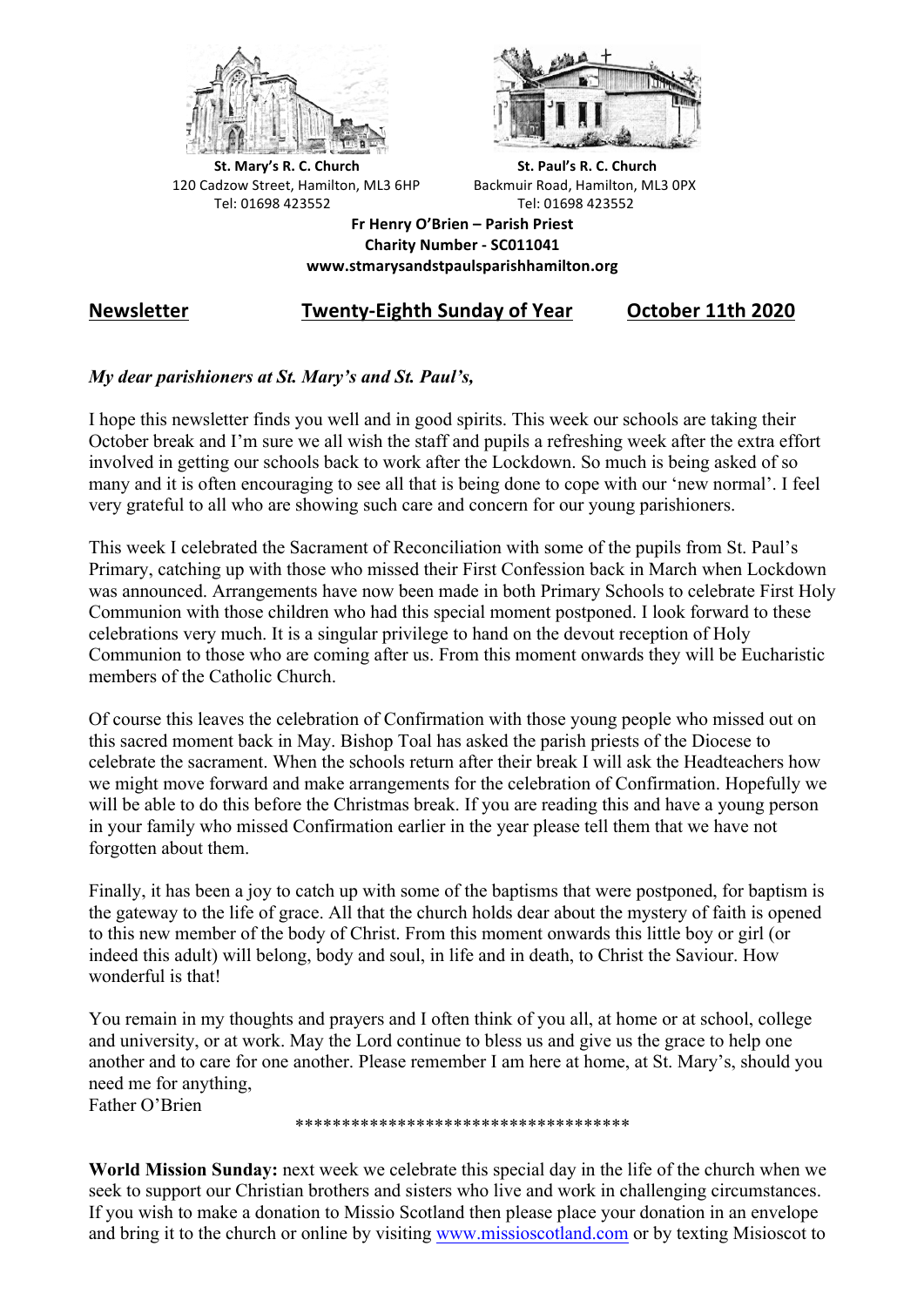70085 to donate £3. Fr. Vincent Lockhart, National Director of Missio Scotland, has written a letter to mark World Mission Sunday and it will be printed in next week's newsletter.

**A Message from the Catholic Men's Society:** the CMS continue to meet via Zoom on Monday mornings at 11am to discuss matters of faith and practice in the modern world. Any men of the parish who wish to join in this conversation would be most welcome. Please contact Peter Lavery at laverypeter93@yahoo.com

**Booking for Weekday Masses** needs to be done on a weekly basis to allow for Requiems; booking for the coming week will be possible on Saturday evenings around 8pm. Thank you for your understanding and co-operation.

\*\*\*\*\*\*\*\*\*\*\*\*\*\*\*\*\*\*\*\*\*\*\*\*\*\*\*\*\*\*\*\*\*\*\*\*

## **St. Mary's has seating for thirty-six people (the balcony is not to be used) St. Paul's has seating for thirty people.**

*Please think about choosing St. Paul's for your visit as it may well be quieter there, especially on Sunday morning.*

**The Diocese has recommended that we have a booking system for places at the liturgy**; this is for safety reasons and also to ensure that people are not disappointed if they arrive at church and discover they cannot enter. For each service the parish **must** retain details of all those attending to ensure that contact tracing can be carried out if necessary.

**Please consult the parish website, stmarysandstpaulshamilton.org,** to book a place through **Eventbrite** or by phoning the church house. Details of our services will be given on the parish website, but please be aware that timings for Mass on the Sunday are different to our normal programme:

**Sunday services at St. Mary's: Saturday Vigil at 5.30pm and Sunday Morning at 10.30am Sunday Services at St. Paul's: Saturday Vigil at 4pm and Sunday Morning at 9.15am.**

**The weekday Masses this week will be at St. Mary's:**

**Monday at 10.am; Tuesday: Requiem Mass at St. Paul's for Mr. Charles Wallace at 10 am Wednesday at 10am;** 

*Please book through Eventbrite as this makes things easier for the stewards meeting you at the church door.*

*Please note that Government guidelines state that only 20 people are permitted to attend Requiems. This means that funerals should be looked upon as private family gatherings; thank you for your understanding and co-operation in this matter.*

**The guidelines from the Government advise** that on entering the building you will be asked to wear a face-covering (this can be a scarf rather than a face-mask) and use the sanitizing gel for your hands. You will then be shown to a seat. As you leave the building you will be asked to use the gel once more. I am sure that we will very quickly adjust to this 'new normal' for the moment.

**Thank you to those parishioners who have assisted in the re-opening** of our churches by acting as stewards or helping with the cleaning of the benches. I know others would like to help and through time we will need you all as it looks as though we are in this for the long haul!

**I am aware that the restrictions which are still in place** mean that for the foreseeable future we will be much fewer in number for Sunday Mass. The Scottish Bishops have asked the clergy to remind parishioners that the obligation to attend Sunday Mass remains suspended. This leads me to